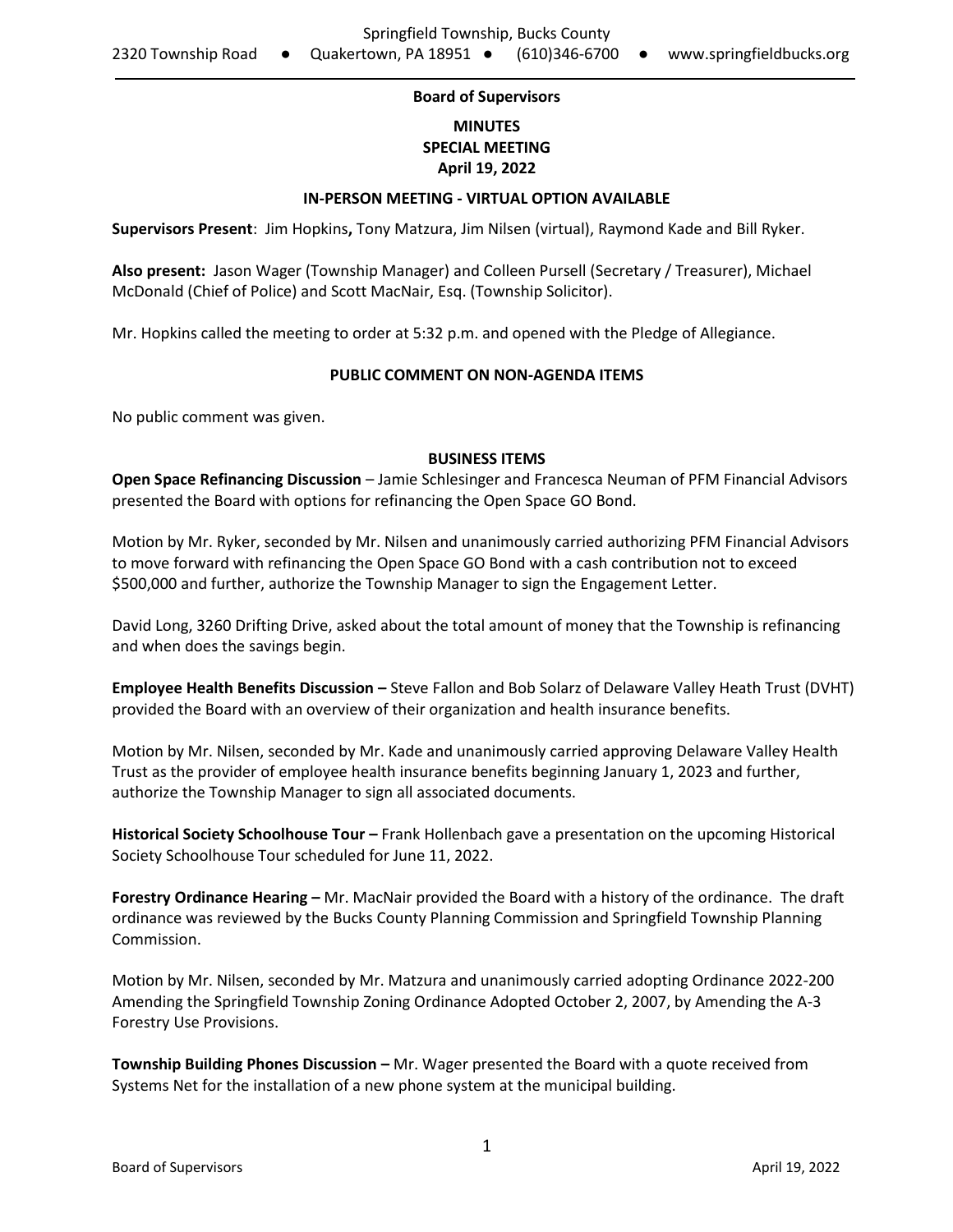Motion by Mr. Ryker, seconded by Mr. Matzura and unanimously carried authorizing the sale of the Avaya phone system on Municibid with a reserve amount of \$3,500 and further, request that the phone system discussion be added to the next agenda.

**Township Meeting Room Remodeling Discussion** – Mr. Wager presented the Board with draft floor plans to remodel the administrative area / meeting room prepared by Joel Petty Architecture. The cost is estimated at approximately \$150,000. The Board's consensus was to have the architect provide the Township with a quote for the cost to prepare bidding documents for the construction.

**Donation Acceptance for Police** – Motion by Mr. Ryker, seconded by Mr. Kade and unanimously carried acknowledging the donation of \$2,500 from the Rosses to use as the police see fit.

**Request for Fire Police – Palisades School District** – Motion by Mr. Matzura, seconded by Mr. Ryker and unanimously carried authorizing the use of Springtown Fire Company Fire Police at the Palisades Community 5k Fundraiser on Saturday, May 14, 2022.

**1 st Quarter 2022 Budget Review** - Mr. Wager gave a power point presentation on the 1st Quarter of 2022 budget performance. The presentation included a detail breakdown of the General Fund revenue/expenses and balances for all other funds. He noted that it is difficult to access the budget performance this early in the year, as many expenses are no incurred in the  $1<sup>st</sup>$  quarter. Additionally, the presentation included highlights of projects/capital purchases for each department.

**Emergency Services / Finance Discussion** - Mr. Wager gave a power point presentation on the Funding of Emergency Services. The presentation included data collected from Springfield Township, Bedminster Township, Bridgeton Township, Durham Township, East Rockhill Township, Haycock Township, Lower Saucon Township, Milford Township, Nockamixon Township, Richland Township, Tinicum Township, Upper Saucon Township, West Rockhill Township, and Williams Township, Wrightstown Township.

The presentation focused on how did we get here, current fire/ambulance funding, 5 year forecast of emergency services funding, comparisons between local Township funding and Springfield Township including demographics, budgets – income and revenue and options for the Township including per capita tax and dedicated emergency services tax.

### **OTHER BOARD COMMENTS**

No comment was given.

## **PUBLIC COMMENT**

Chris Trauger, 3069 Springtown Road, asked about Open Space funds. He also commented that the Springtown Fire Company will be receiving their new tanker soon.

Frank Hollenbach, 600 Rocky Valley Road, requested a copy of the refinance paperwork for the Parks and Land Preservation Board.

### **BOARD MEMBER COMMENTS**

Mr. Hopkins thanked Mr. Wager for putting together the presentations. He also advised that the BCATO Director Meeting is tomorrow.

Mr. Nilsen requested an update on the status of the loose boards on the Rail Trail boardwalk.